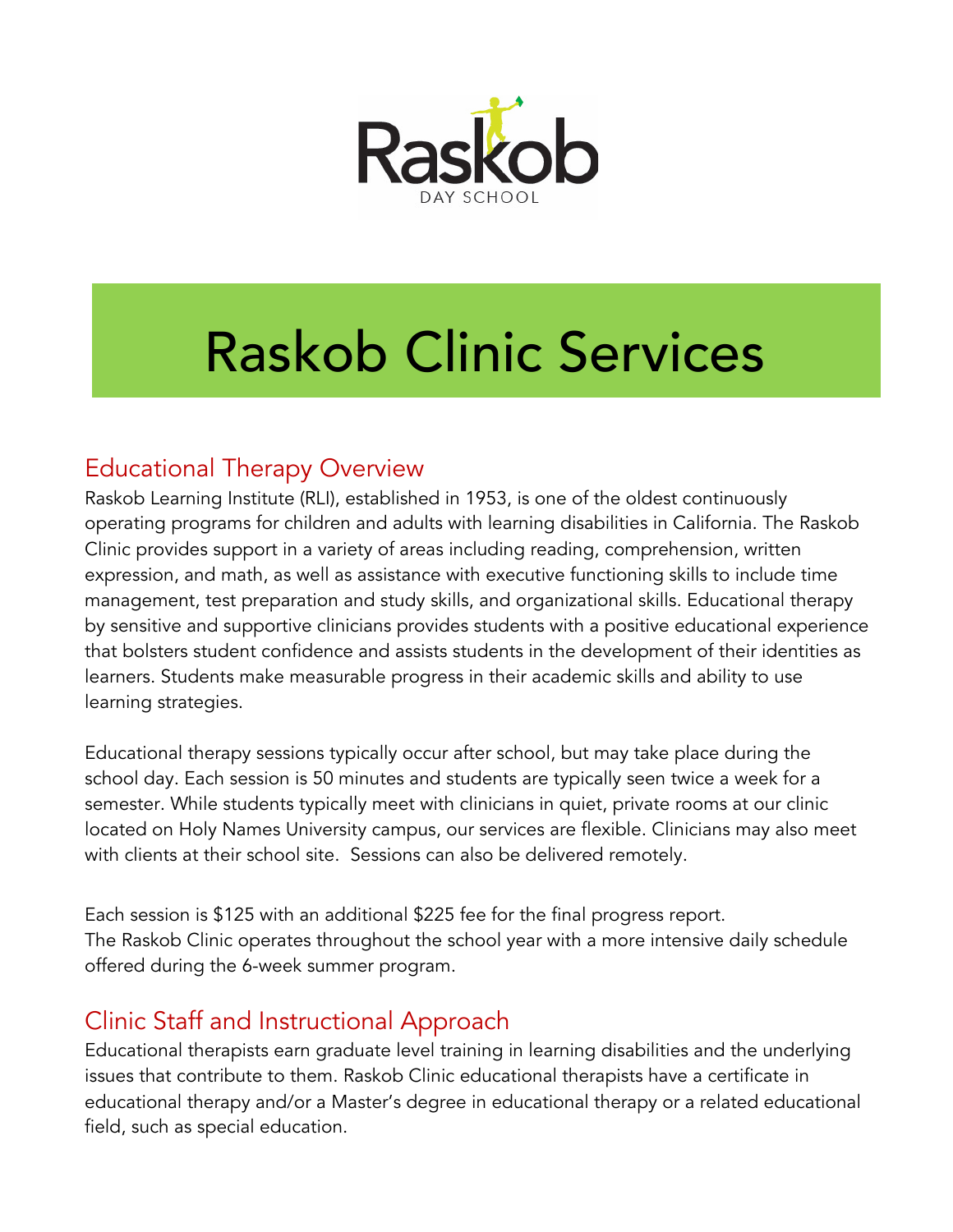Educational therapy interns are studying in the Educational Therapy Program at Holy Names University, and have almost completed their training. They work with clients at a reduced rate. The availability of educational therapy interns varies each semester.

Clinicians are matched with students based on their needs, age and the clinician's area of expertise. Because of their strong background and extensive experience in the field of learning disabilities, Raskob clinicians are able to conduct informal academic assessments, develop highly individual academic r plans, and write professional progress reports at the end of each session. Raskob clinicians draw on significant resources of both the Raskob Clinic and the Raskob Day School, an elementary and middle school program for students with learning differences, to design individualized curricula to support students in employing strategies in their areas of academic need. Clinicians collaborate and consult with teachers, allied professionals, parents and caregivers to help students apply strategies in their classrooms. The many intervention programs that the educational therapists and clinicians may use include Wilson Language Systems, Slingerland, Orton-Gillingham, Lindamood-Bell and Making Math Real. Instruction is individualized, prescriptive, and multi-sensory.

## Clinic Registration

The Clinic fee per session is \$125 with a \$225 report fee. To enroll

- Contact our Clinic Coordinator, Dr. Esther Cohen, at ecohen@hnu.edu, to request a registration form.
- Complete and return the registration form.
- Forward records, testing results, evaluations to the clinic
- Once the file has been created, the clinic will match your student with a clinician.
- The Clinic Coordinator and the clinician will then contact you directly.
- The signed contract, along with a deposit for services, must be returned before sessions can begin.

# Diagnostic Services

The Raskob Clinic also offers comprehensive diagnostic neuropsychological evaluations conducted by Dr. Mary Cunningham in Dr. Cunningham's private office or in some cases, on the Raskob campus.

The evaluations include measures of cognitive functioning, academic skills, visuo-spatial skills, auditory skills, language, memory, learning, attention, executive functions (including speed of information processing), and affective status. While all assessments include measures within each of these areas, the specific battery is adapted to the needs of each student.

The cost is \$5200 for three sessions of testing of 2.5 hours each and one session in which the final report is reviewed, and recommendations discussed with the parents. The evaluations are very comprehensive and the recommendations are very specific and tailored to the individual child.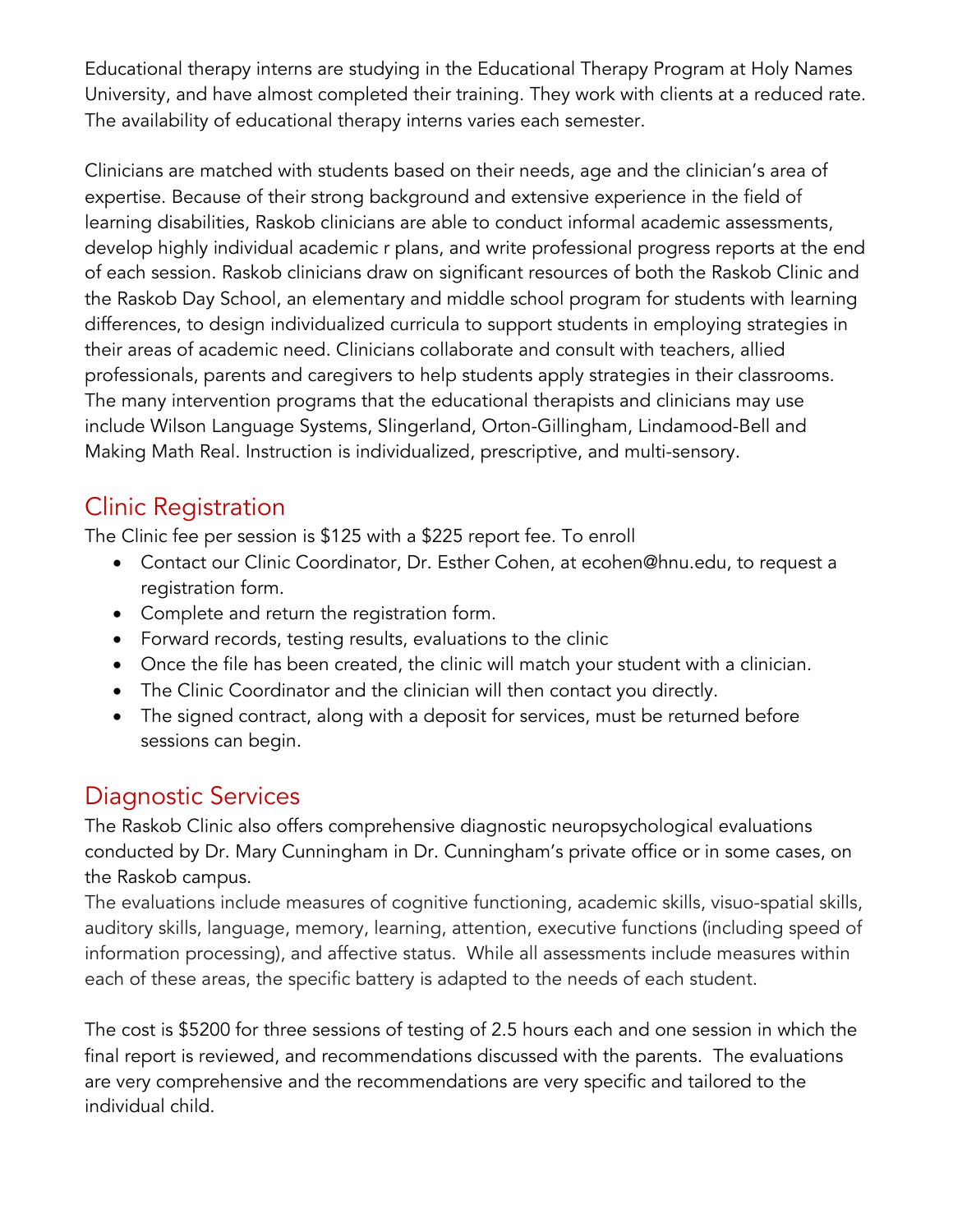For further information about the Raskob Clinic, please contact Clinic Coordinator, Dr. Esther Cohen, at **ecohen@hnu.edu**.